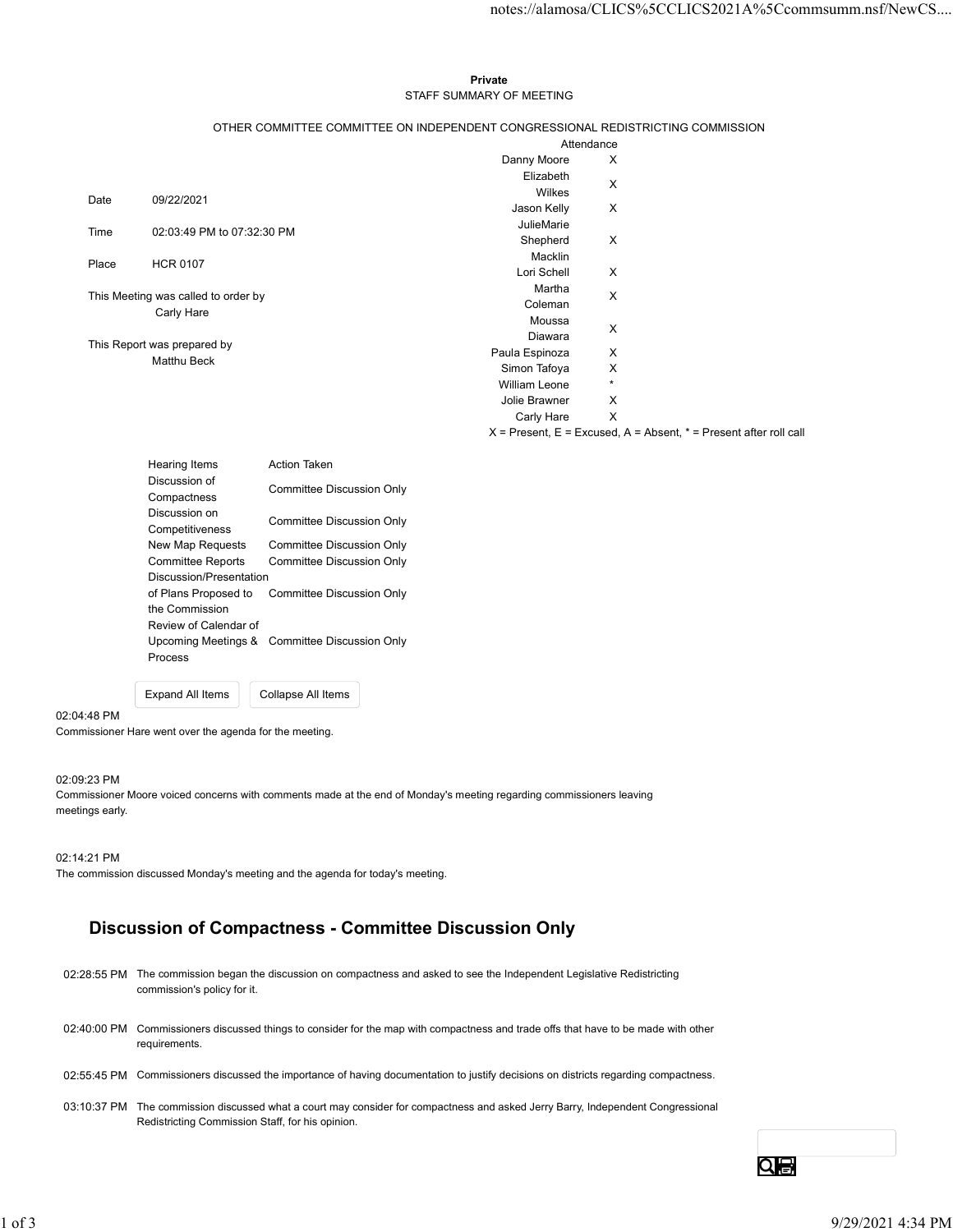# Discussion on Competitiveness - Committee Discussion Only

- 03:20:52 PM Chair Hare went over the framework of the conversation on competitiveness.
- 03:40:58 PM The commission discussed the ensemble analysis and commissioners clarified comments regarding competitiveness.

## New Map Requests - Committee Discussion Only

- 03:47:47 PM Commissioner Shepherd Macklin made a map request of the staff, titled P.008 Schuster Amendment.
- 03:52:04 PM Commissioner Tafoya requested and presented a new map to the commission, titled Tafoya Headwaters Map.

## Committee Reports - Committee Discussion Only

- 03:58:48 PM Commissioner Brawner gave an update on the public comments received by the commission.
- 04:00:07 PM Commissioner Schell gave an update of the Map Analytics Committees work and future meetings.
- 04:20:51 PM Commissioner Schell showed maps that had made it to higher tiers of review by the Map Analytics Committee.
- 04:20:52 PM The commission went on recess.
- 05:38:14 PM The commission returned from recess.

## Discussion/Presentation of Plans Proposed to the Commission - Committee Discussion Only

- 05:39:28 PM Commissioner Schell shared that the Map Analytics Committee doesn't currently recommend any of the maps they have reviewed.
- 05:47:00 PM The commission discussed the plan to briefly look at map amendments so they are on the record.
- 05:54:44 PM Jerry Barry, Independent Congressional Redistricting Commission Staff, presented the Headwaters P.007.Tafoya plan to the commission as amended.
- 06:02:43 PM Mr. Barry presented the map amendment requested by Commissioner Shepherd Macklin.
- 06:03:01 PM Mr. Barry presented the map amendment requested by Commissioner Espinoza.
- 06:21:55 PM Commissioner Coleman presented her map amendment to the commission.
- 06:22:04 PM Commissioner Coleman discussed population growth for the next 25 years in the state and showed an idea for a map.
- 06:46:27 PM Commissioners gave their thoughts and asked questions about the proposed map.
- 06:57:47 PM Commissioners discussed the timeline for needing to submit maps for the 72 hour requirement.
- 07:14:47 PM The commission discussed the differences between what constitutes a new map or an amendment and how the 72 hour waiting rule applies.

## Review of Calendar of Upcoming Meetings & Process - Committee Discussion Only

07:25:02 PM Chair Hare gave an overview of the upcoming meetings and plans for the commission and gave an update on an agenda being sent out. 2021-55 PM Commissioner Coleman presented the ring amendment to the commission captures.<br>
2021-55 PM Commissioner Coleman presented the ring amendment to the commission.<br>
2022-20 PM Commissioner Coleman discussed the dimen